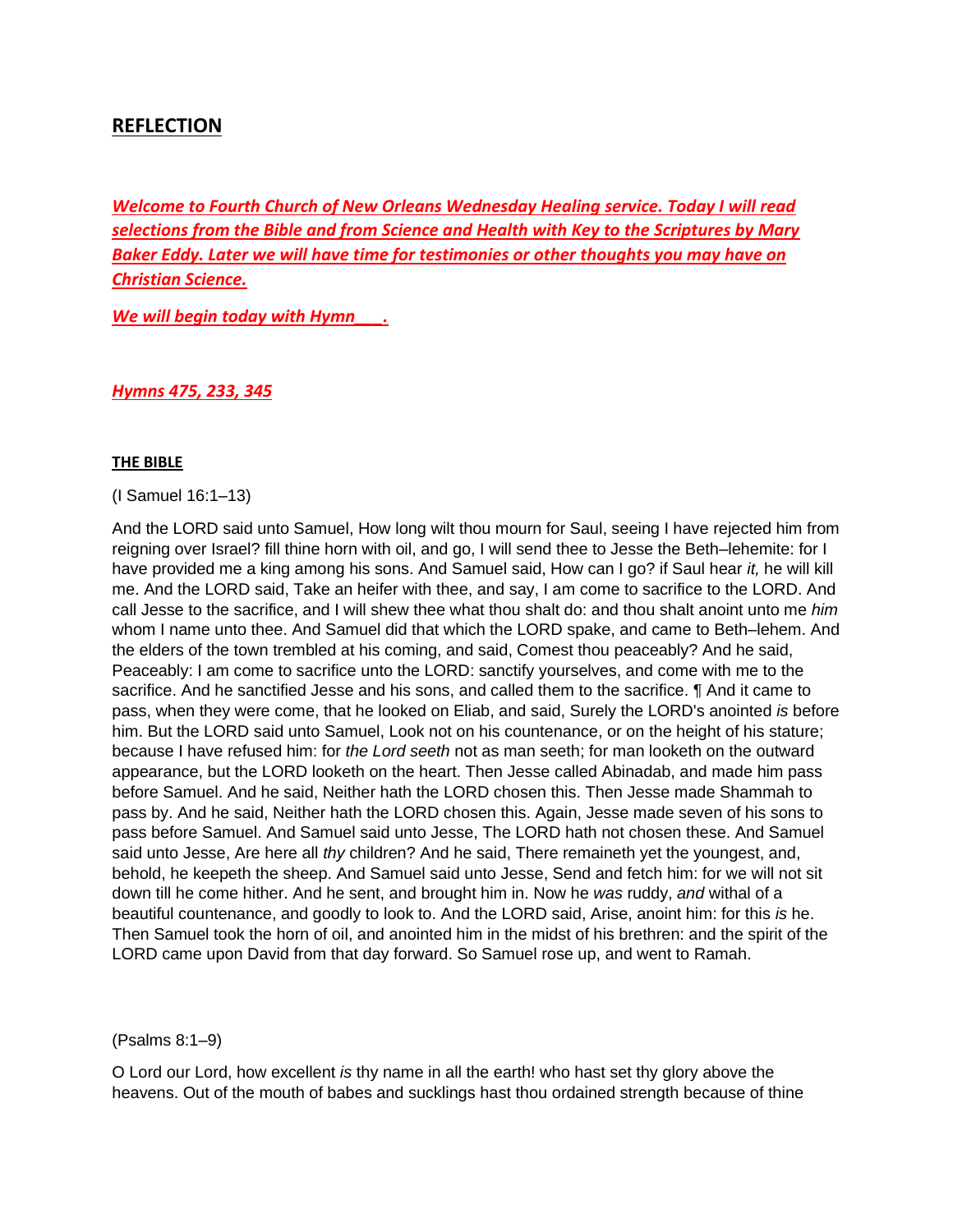enemies, that thou mightest still the enemy and the avenger. When I consider thy heavens, the work of thy fingers, the moon and the stars, which thou hast ordained; What is man, that thou art mindful of him? and the son of man, that thou visitest him? For thou hast made him a little lower than the angels, and hast crowned him with glory and honour. Thou madest him to have dominion over the works of thy hands; thou hast put all *things* under his feet: All sheep and oxen, yea, and the beasts of the field; The fowl of the air, and the fish of the sea, *and whatsoever* passeth through the paths of the seas. O LORD our Lord, how excellent *is* thy name in all the earth!

#### (Psalms 37:23–40)

The steps of a *good* man are ordered by the LORD: and he delighteth in his way. Though he fall, he shall not be utterly cast down: for the LORD upholdeth *him with* his hand. I have been young, and *now* am old; yet have I not seen the righteous forsaken, nor his seed begging bread. *He is* ever merciful, and lendeth; and his seed *is* blessed. Depart from evil, and do good; and dwell for evermore. For the LORD loveth judgment, and forsaketh not his saints; they are preserved for ever: but the seed of the wicked shall be cut off. The righteous shall inherit the land, and dwell therein for ever. The mouth of the righteous speaketh wisdom, and his tongue talketh of judgment. The law of his God *is* in his heart; none of his steps shall slide. The wicked watcheth the righteous, and seeketh to slay him. The LORD will not leave him in his hand, nor condemn him when he is judged. Wait on the LORD, and keep his way, and he shall exalt thee to inherit the land: when the wicked are cut off, thou shalt see *it*. I have seen the wicked in great power, and spreading himself like a green bay tree. Yet he passed away, and, lo, he *was* not: yea, I sought him, but he could not be found. Mark the perfect *man,* and behold the upright: for the end of *that* man *is* peace. But the transgressors shall be destroyed together: the end of the wicked shall be cut off. But the salvation of the righteous *is* of the LORD: *he is* their strength in the time of trouble. And the LORD shall help them, and deliver them: he shall deliver them from the wicked, and save them, because they trust in him.

#### (Isaiah 53:1–12)

Who hath believed our report? and to whom is the arm of the LORD revealed? For he shall grow up before him as a tender plant, and as a root out of a dry ground: he hath no form nor comeliness; and when we shall see him, *there is* no beauty that we should desire him. He is despised and rejected of men; a man of sorrows, and acquainted with grief: and we hid as it were *our* faces from him; he was despised, and we esteemed him not. ¶ Surely he hath borne our griefs, and carried our sorrows: yet we did esteem him stricken, smitten of God, and afflicted. But he *was* wounded for our transgressions, *he was* bruised for our iniquities: the chastisement of our peace *was* upon him; and with his stripes we are healed. All we like sheep have gone astray; we have turned every one to his own way; and the LORD hath laid on him the iniquity of us all. He was oppressed, and he was afflicted, yet he opened not his mouth: he is brought as a lamb to the slaughter, and as a sheep before her shearers is dumb, so he openeth not his mouth. He was taken from prison and from judgment: and who shall declare his generation? for he was cut off out of the land of the living: for the transgression of my people was he stricken. And he made his grave with the wicked, and with the rich in his death; because he had done no violence, neither *was any* deceit in his mouth. ¶ Yet it pleased the LORD to bruise him; he hath put *him* to grief: when thou shalt make his soul an offering for sin, he shall see *his* seed, he shall prolong *his* days, and the pleasure of the LORD shall prosper in his hand. He shall see of the travail of his soul, *and* shall be satisfied: by his knowledge shall my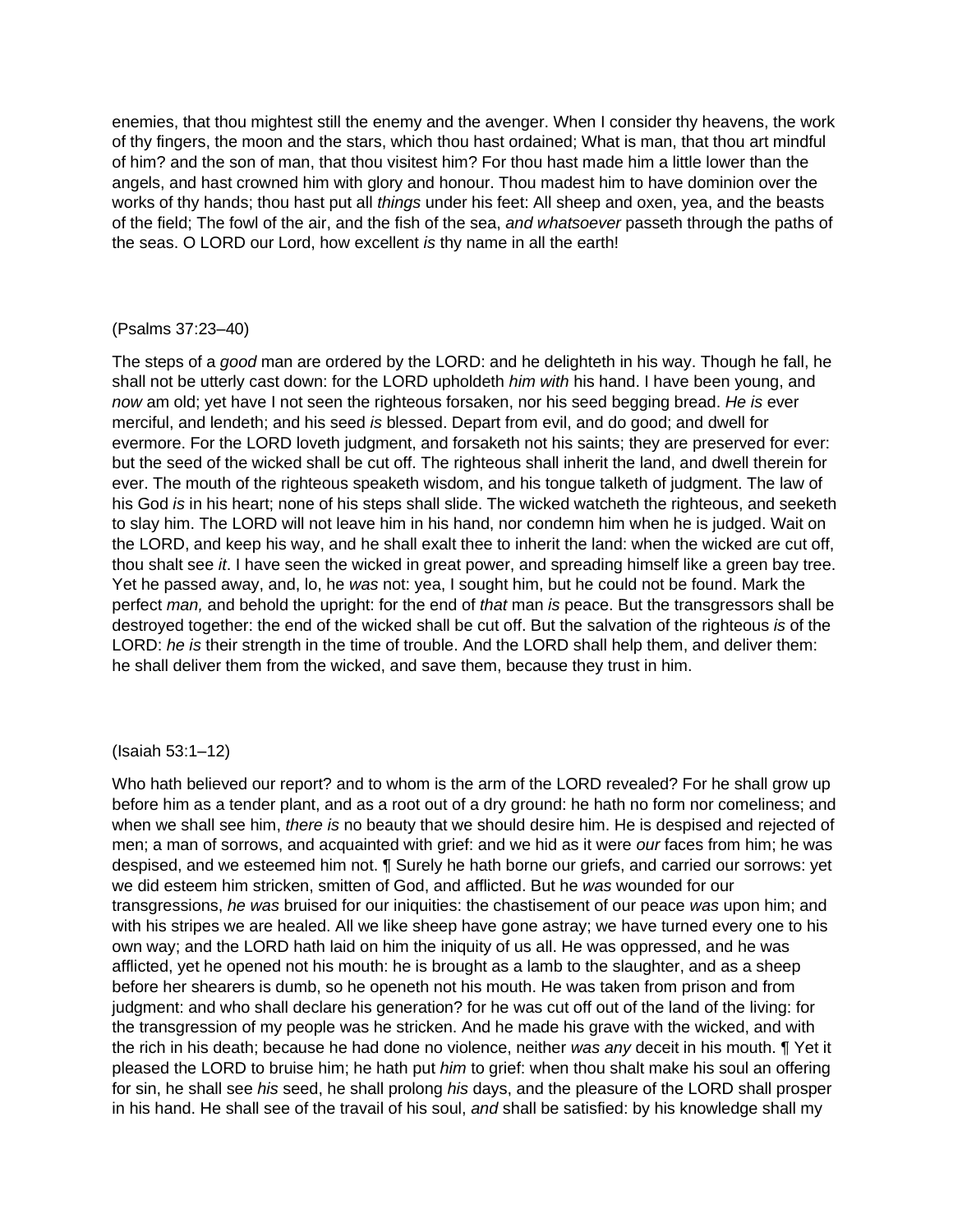righteous servant justify many; for he shall bear their iniquities. Therefore will I divide him *a portion* with the great, and he shall divide the spoil with the strong; because he hath poured out his soul unto death: and he was numbered with the transgressors; and he bare the sin of many, and made intercession for the transgressors.

#### (Matthew 5:13–16)

¶ Ye are the salt of the earth: but if the salt have lost his savour, wherewith shall it be salted? it is thenceforth good for nothing, but to be cast out, and to be trodden under foot of men. Ye are the light of the world. A city that is set on an hill cannot be hid. Neither do men light a candle, and put it under a bushel, but on a candlestick; and it giveth light unto all that are in the house. Let your light so shine before men, that they may see your good works, and glorify your Father which is in heaven.

## **SCIENCE AND HEALTH**

(Science and Health with Key to the Scriptures, Mary Baker Eddy, p. 13:20) If we pray to God as a corporeal person, this will prevent us from relinquishing the human doubts and fears which attend such a belief, and so we cannot grasp the wonders wrought by infinite, incorporeal Love, to whom all things are possible. Because of human ignorance of the divine Principle, Love, the Father of all is represented as a corporeal creator; hence men recognize themselves as merely physical, and are ignorant of man as God's image or reflection and of man's eternal incorporeal existence. The world of error is ignorant of the world of Truth, — blind to the reality of man's existence, — for the world of sensation is not cognizant of life in Soul, not in body.

(Science and Health with Key to the Scriptures, Mary Baker Eddy, pp. 70:1–9 (np))

Mortal existence is an enigma. Every day is a mystery. The testimony of the corporeal senses cannot inform us what is real and what is delusive, but the revelations of Christian Science unlock the treasures of Truth. Whatever is false or sinful can never enter the atmosphere of Spirit. There is but one Spirit. Man is never God, but spiritual man, made in God's likeness, reflects God. In this scientific reflection the Ego and the Father are inseparable. The supposition that corporeal beings are spirits, or that there are good and evil spirits, is a mistake.

The divine Mind maintains all identities, from a blade of grass to a star, as distinct and eternal. The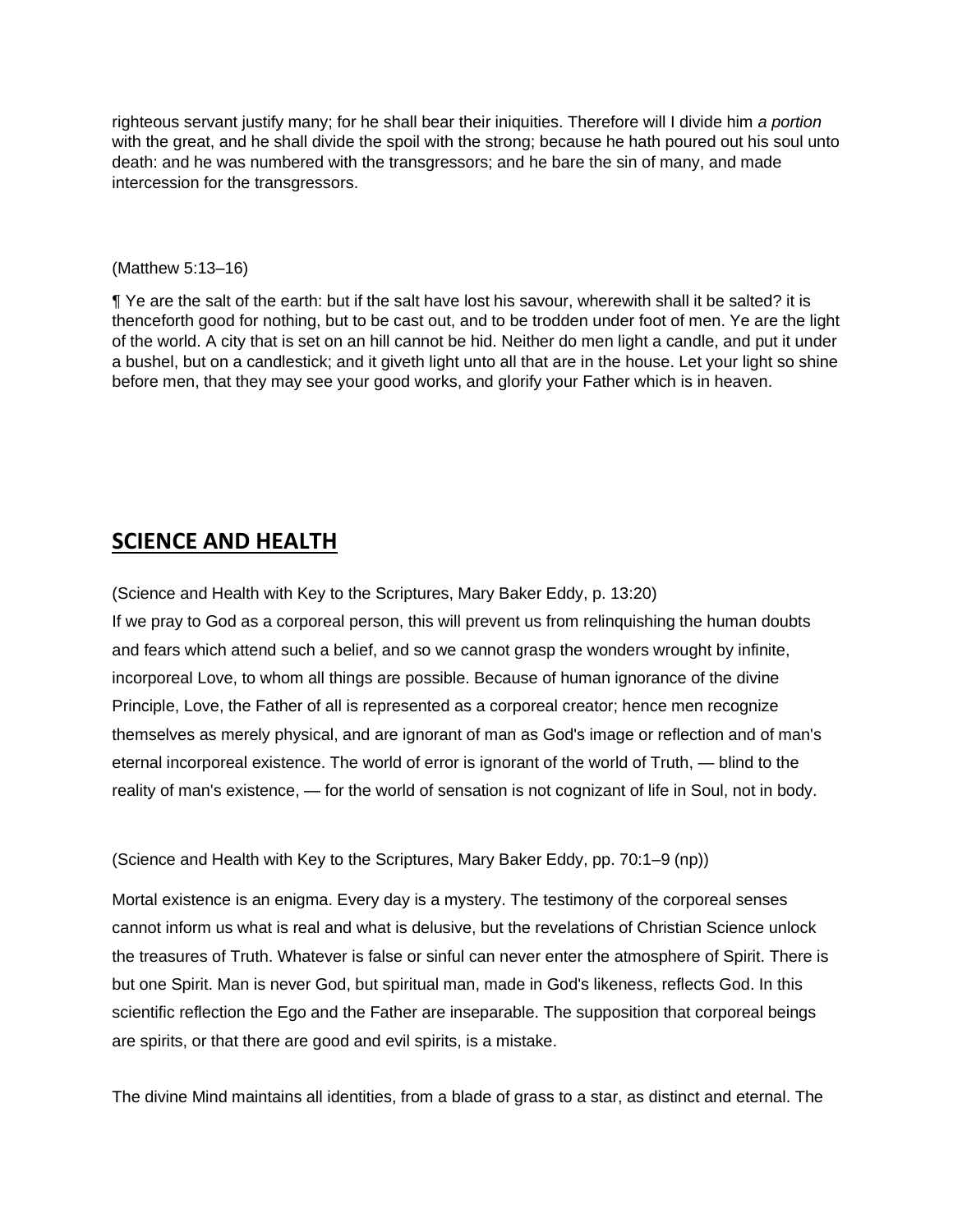questions are: What are God's identities? What is Soul? Does life or soul exist in the thing formed?

Nothing is real and eternal, — nothing is Spirit, — but God and His idea. Evil has no reality. It is neither person, place, nor thing, but is simply a belief, an illusion of material sense.

The identity, or idea, of all reality continues forever; but Spirit, or the divine Principle of all, is not *in*  Spirit's formations. Soul is synonymous with Spirit, God, the creative, governing, infinite Principle outside of finite form, which forms only reflect.

(Science and Health with Key to the Scriptures, Mary Baker Eddy, p. 94:1–23)

Jesus taught but one God, one Spirit, who makes man in the image and likeness of Himself, — of Spirit, not of matter. Man reflects infinite Truth, Life, and Love. The nature of man, thus understood, includes all that is implied by the terms "image" and "likeness" as used in Scripture. The truly Christian and scientific statement of personality and of the relation of man to God, with the demonstration which accompanied it, incensed the rabbis, and they said: "Crucify him, crucify him . . . by our law he ought to die, because he made himself the Son of God."

The eastern empires and nations owe their false government to the misconceptions of Deity there prevalent. Tyranny, intolerance, and bloodshed, wherever found, arise from the belief that the infinite is formed after the pattern of mortal personality, passion, and impulse.

The progress of truth confirms its claims, and our Master confirmed his words by his works. His healing-power evoked denial, ingratitude, and betrayal, arising from sensuality. Of the ten lepers whom Jesus healed, but one returned to give God thanks, — that is, to acknowledge the divine Principle which had healed him.

(Science and Health with Key to the Scriptures, Mary Baker Eddy, p. 117:6–28)

God is Spirit; therefore the language of Spirit must be, and is, spiritual. Christian Science attaches no physical nature and significance to the Supreme Being or His manifestation; mortals alone do this. God's essential language is spoken of in the last chapter of Mark's Gospel as the new tongue, the spiritual meaning of which is attained through "signs following."

Ear hath not heard, nor hath lip spoken, the pure language of Spirit. Our Master taught spirituality by similitudes and parables. As a divine student he unfolded God to man, illustrating and demonstrating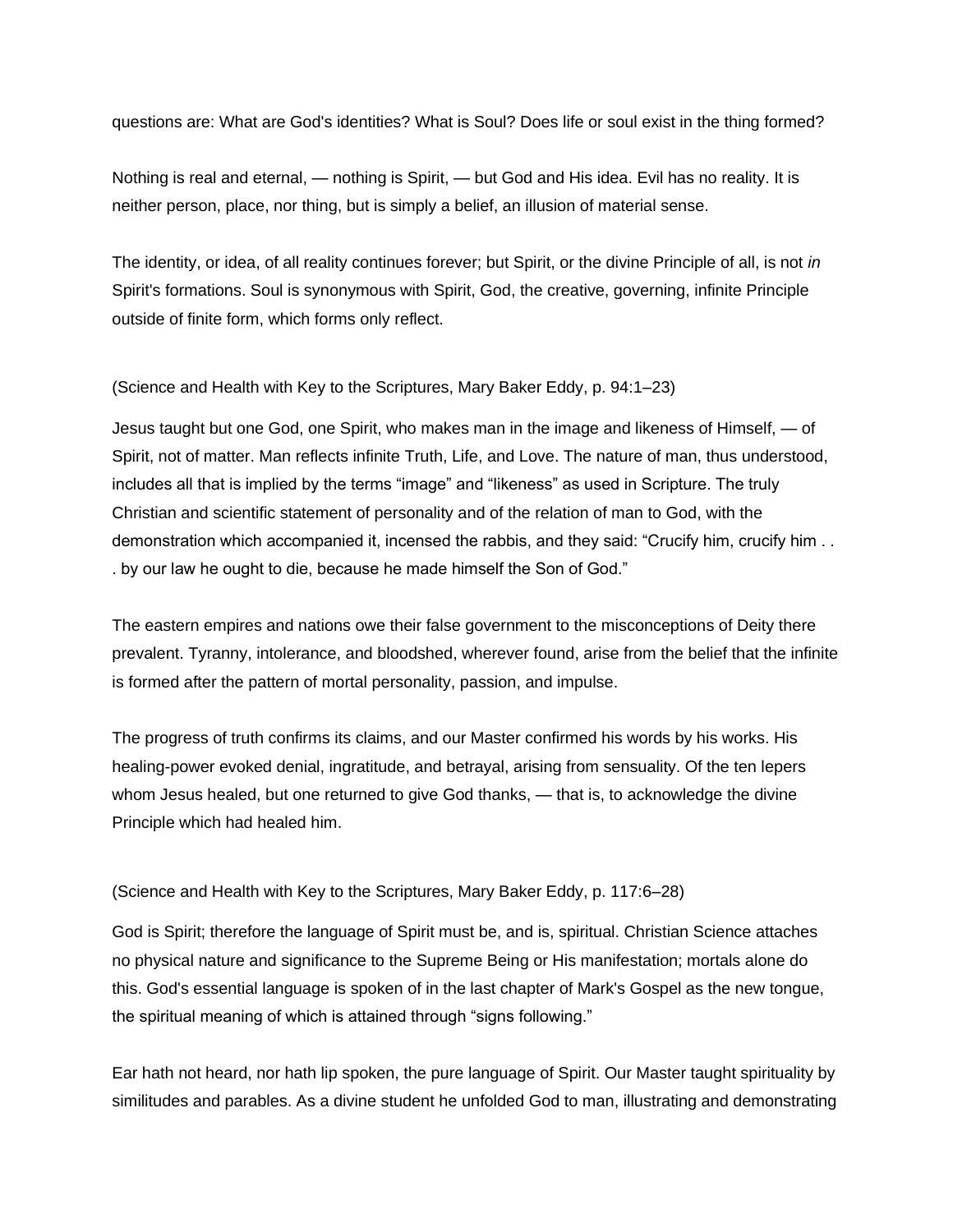Life and Truth in himself and by his power over the sick and sinning. Human theories are inadequate to interpret the divine Principle involved in the miracles (marvels) wrought by Jesus and especially in his mighty, crowning, unparalleled, and triumphant exit from the flesh.

Evidence drawn from the five physical senses relates solely to human reason; and because of opacity to the true light, human reason dimly reflects and feebly transmits Jesus' works and words. Truth is a revelation.

(Science and Health with Key to the Scriptures, Mary Baker Eddy, pp. 125:21–31 (np))

The seasons will come and go with changes of time and tide, cold and heat, latitude and longitude. The agriculturist will find that these changes cannot affect his crops. "As a vesture shalt Thou change them and they shall be changed." The mariner will have dominion over the atmosphere and the great deep, over the fish of the sea and the fowls of the air. The astronomer will no longer look up to the stars, — he will look out from them upon the universe; and the florist will find his flower before its seed.

Thus matter will finally be proved nothing more than a mortal belief, wholly inadequate to affect a man through its supposed organic action or supposed existence. Error will be no longer used in stating truth. The problem of nothingness, or "dust to dust," will be solved, and mortal mind will be without form and void, for mortality will cease when man beholds himself God's reflection, even as man sees his reflection in a glass.

All Science is divine. Human thought never projected the least portion of true being. Human belief has sought and interpreted in its own way the echo of Spirit, and so seems to have reversed it and repeated it materially; but the human mind never produced a real tone nor sent forth a positive sound.

The point at issue between Christian Science on the one hand and popular theology on the other is this: Shall Science explain cause and effect as being both natural and spiritual? Or shall all that is beyond the cognizance of the material senses be called supernatural, and be left to the mercy of speculative hypotheses?

I have set forth Christian Science and its application to the treatment of disease just as I have discovered them. I have demonstrated through Mind the effects of Truth on the health, longevity, and morals of men; and I have found nothing in ancient or in modern systems on which to found my own,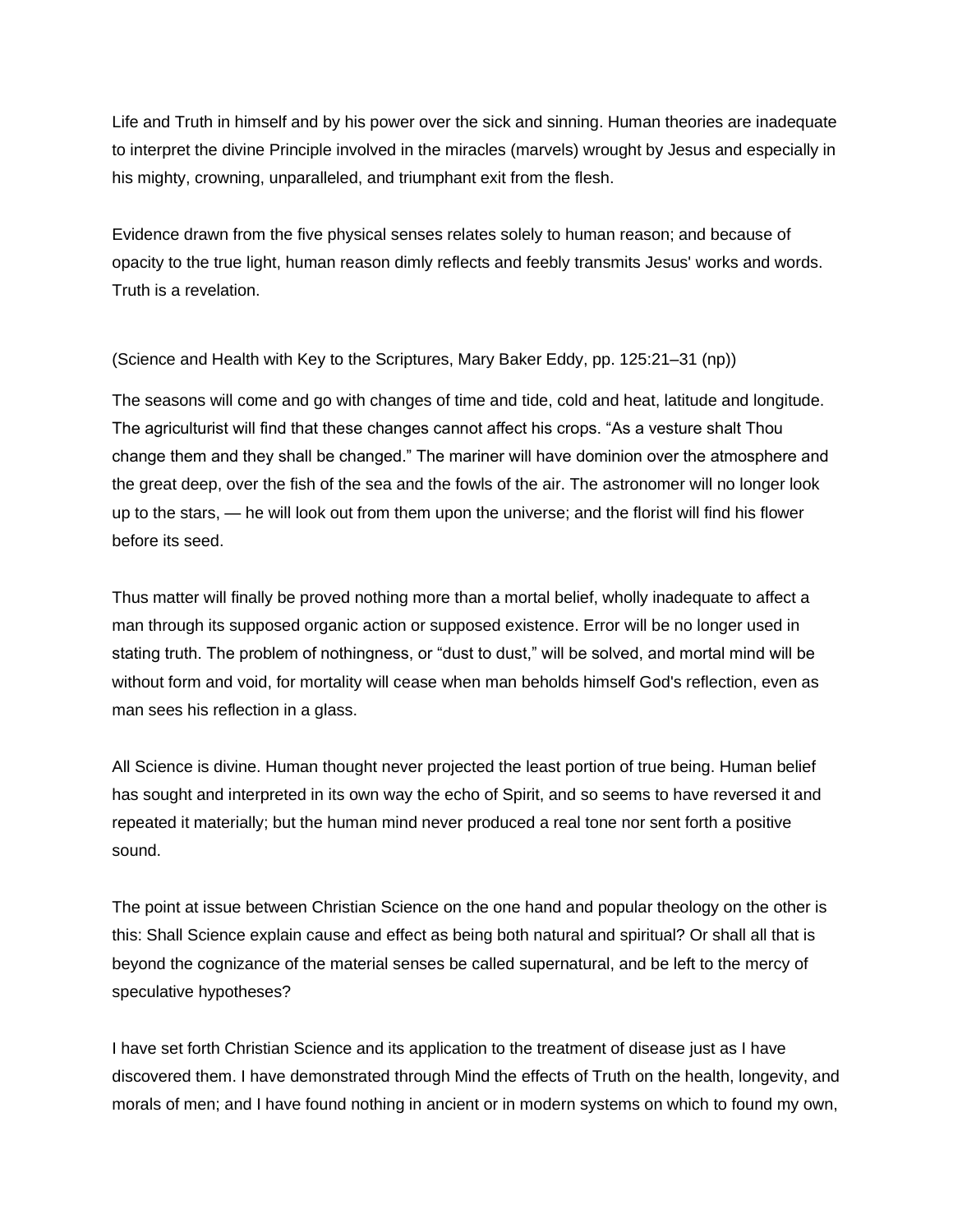except the teachings and demonstrations of our great Master and the lives of prophets and apostles. The Bible has been my only authority. I have had no other guide in "the straight and narrow way" of Truth.

(Science and Health with Key to the Scriptures, Mary Baker Eddy, pp. 470:32–21)

The relations of God and man, divine Principle and idea, are indestructible in Science; and Science knows no lapse from nor return to harmony, but holds the divine order or spiritual law, in which God and all that He creates are perfect and eternal, to have remained unchanged in its eternal history.

The unlikeness of Truth, — named *error,* — the opposite of Science, and the evidence before the five corporeal senses, afford no indication of the grand facts of being; even as these so-called senses receive no intimation of the earth's motions or of the science of astronomy, but yield assent to astronomical propositions on the authority of natural science.

The facts of divine Science should be admitted, — although the evidence as to these facts is not supported by evil, by matter, or by material sense, — because the evidence that God and man coexist is fully sustained by spiritual sense. Man is, and forever has been, God's reflection. God is infinite, therefore ever present, and there is no other power nor presence. Hence the spirituality of the universe is the only fact of creation. "Let God be true, but every [material] man a liar."

(Science and Health with Key to the Scriptures, Mary Baker Eddy, pp. 302:25–7)

God is Love. He is therefore the divine, infinite Principle, called Person or God. Man's true consciousness is in the mental, not in any bodily or personal likeness to Spirit. Indeed, the body presents no proper likeness of divinity, though mortal sense would fain have us so believe.

Even in Christian Science, reproduction by Spirit's individual ideas is but the reflection of the creative power of the divine Principle of those ideas. The reflection, through mental manifestation, of the multitudinous forms of Mind which people the realm of the real is controlled by Mind, the Principle governing the reflection. Multiplication of God's children comes from no power of propagation in matter, it is the reflection of Spirit.

(Science and Health with Key to the Scriptures, Mary Baker Eddy, p. 242:9–20)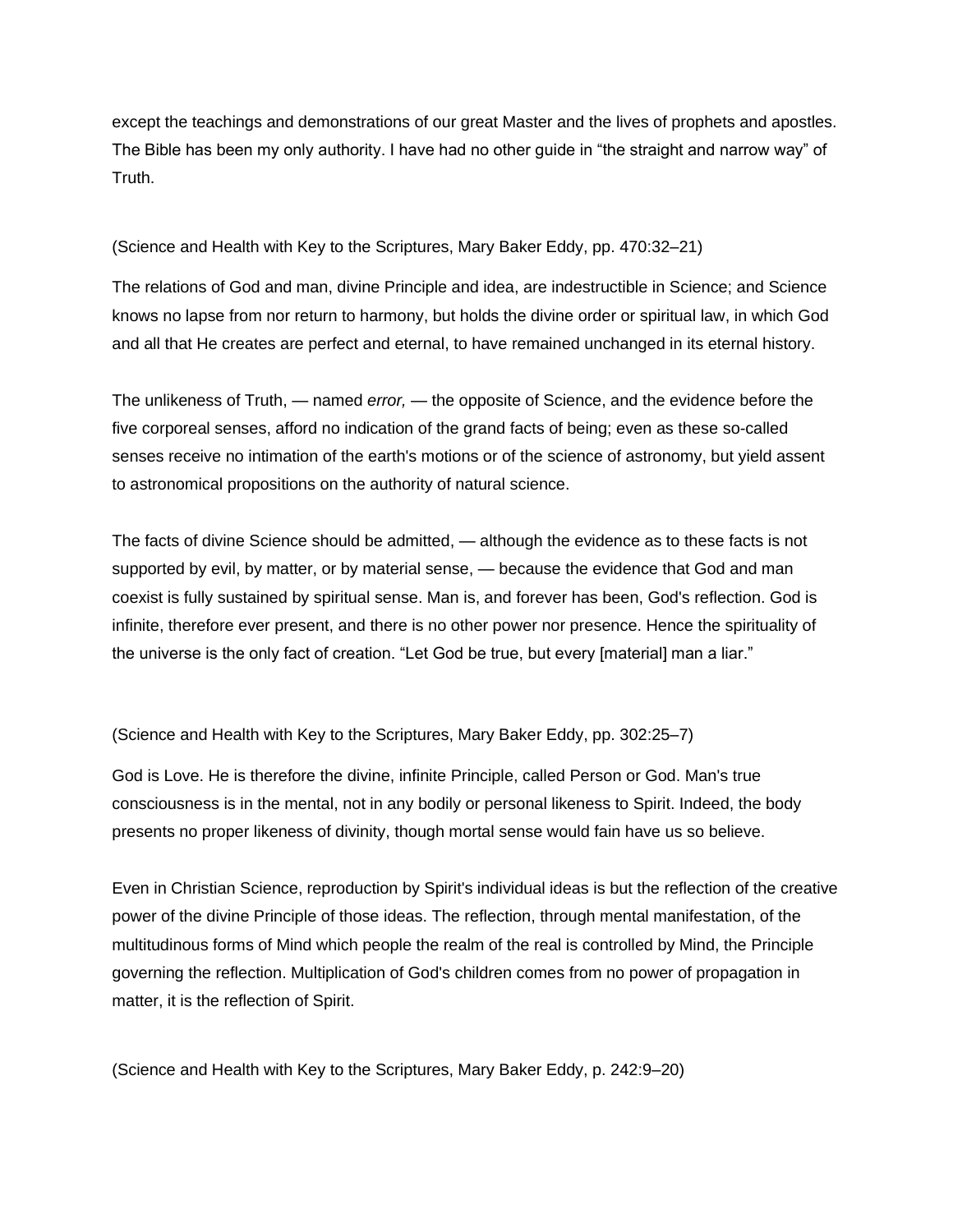There is but one way to heaven, harmony, and Christ in divine Science shows us this way. It is to know no other reality — to have no other consciousness of life — than good, God and His reflection, and to rise superior to the so-called pain and pleasure of the senses.

Self-love is more opaque than a solid body. In patient obedience to a patient God, let us labor to dissolve with the universal solvent of Love the adamant of error, — self-will, self-justification, and self-love, — which wars against spirituality and is the law of sin and death.

(Science and Health with Key to the Scriptures, Mary Baker Eddy, p. 306:7–20)

Life demonstrates Life. The immortality of Soul makes man immortal. If God, who is Life, were parted for a moment from His reflection, man, during that moment there would be no divinity reflected. The Ego would be unexpressed, and the Father would be childless, — no Father.

If Life or Soul and its representative, man, unite for a period and then are separated as by a law of divorce to be brought together again at some uncertain future time and in a manner unknown, and this is the general religious opinion of mankind, — we are left without a rational proof of immortality. But man cannot be separated for an instant from God, if man reflects God. Thus Science proves man's existence to be intact.

(Science and Health with Key to the Scriptures, Mary Baker Eddy, pp. 299:24–11 (to God))

Truth never destroys God's idea. Truth is spiritual, eternal substance, which cannot destroy the right reflection. Corporeal sense, or error, may seem to hide Truth, health, harmony, and Science, as the mist obscures the sun or the mountain; but Science, the sunshine of Truth, will melt away the shadow and reveal the celestial peaks.

If man were solely a creature of the material senses, he would have no eternal Principle and would be mutable and mortal. Human logic is awry when it attempts to draw correct spiritual conclusions regarding life from matter. Finite sense has no true appreciation of infinite Principle, God, or of His infinite image or reflection, man. The mirage, which makes trees and cities seem to be where they are not, illustrates the illusion of material man, who cannot be the image of God.

So far as the scientific statement as to man is understood, it can be proved and will bring to light the true reflection of God ...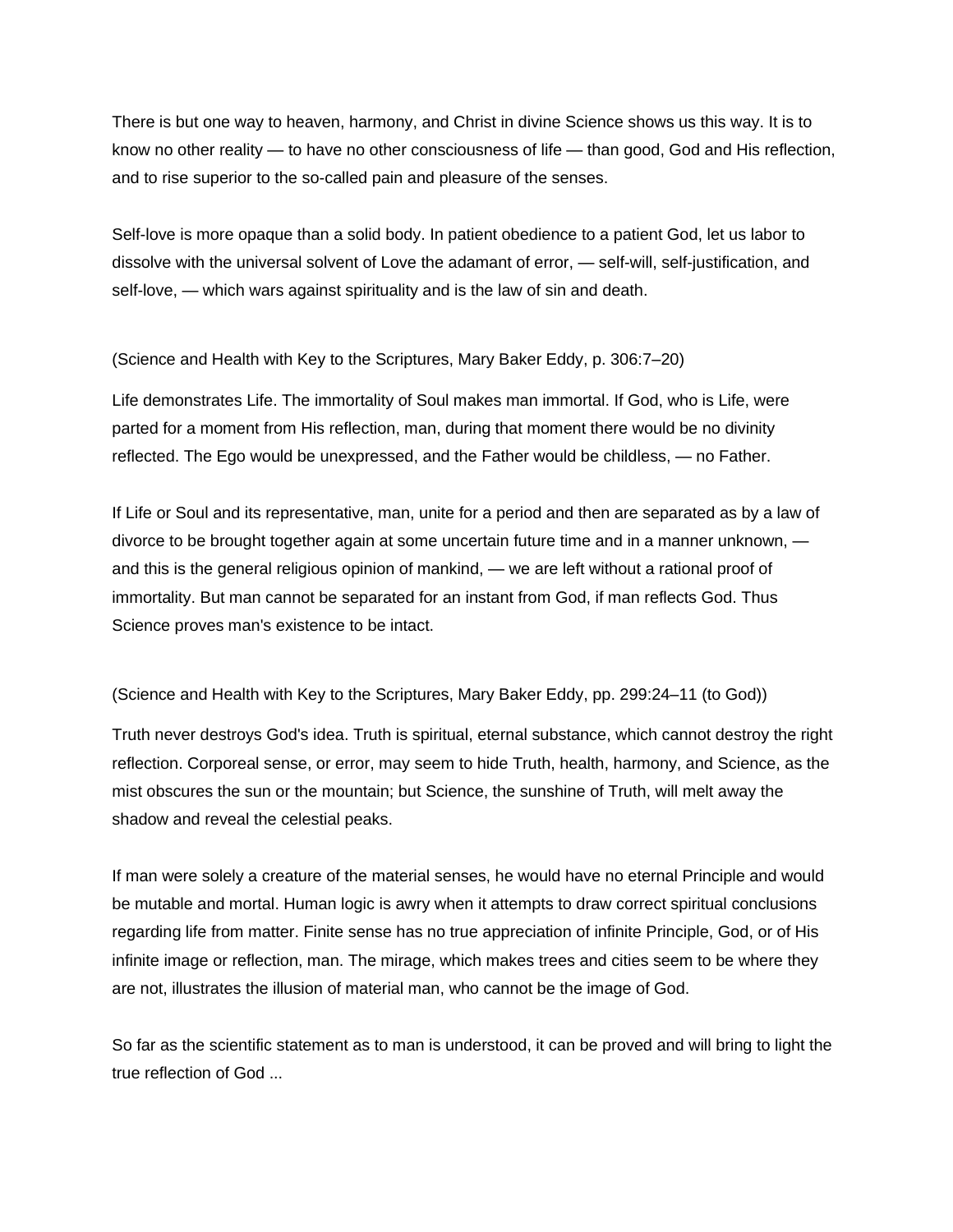We will now have a moment of silent prayer to be followed by the audible repetition of the Lord's Prayer.

Fourth Church of New Orleans is a branch of The Mother Church of Christ, Scientist, in Boston, MA. This church is committed to understanding and practicing the works of Christ Jesus and his disciples. Our church is a healing church and all mankind is included in the blessing this service imparts.

In addition to this Wednesday Service on Zoom, we have Sunday in person Service and also right here on Zoom at 10:30 am and our Sunday School for young people up to the age of 20 is back in church.

Information for all these Church Services can be found on the Church website: